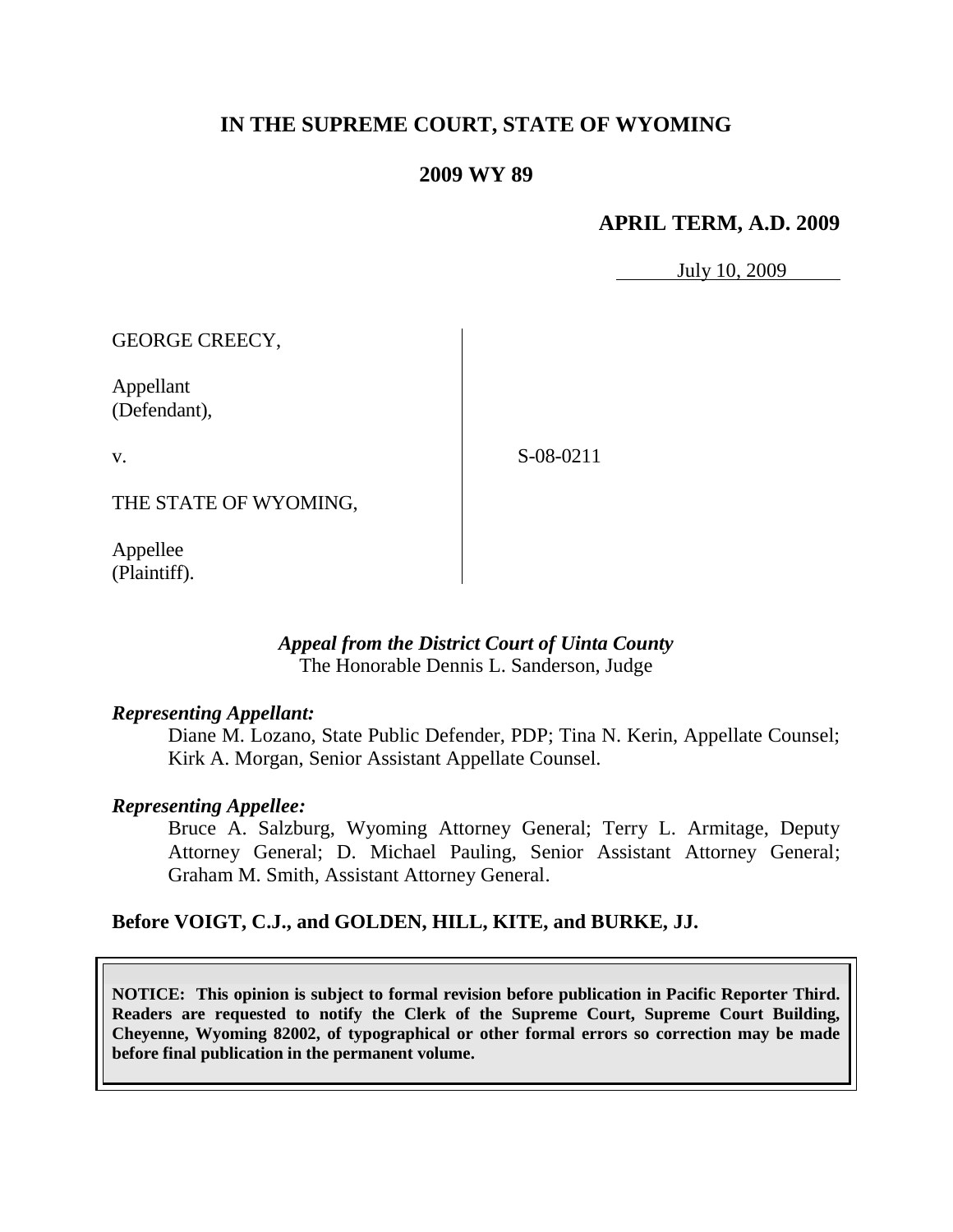## **KITE, Justice.**

[¶1] A jury convicted George Creecy of aggravated assault for intentionally and knowingly causing bodily injury to Dale Chavez with a knife. Mr. Creecy appealed, claiming the district court erred when it instructed the jury that he had a duty to retreat before using deadly force in self defense. We affirm.

## **ISSUE**

[¶2] Mr. Creecy presents the issue for our determination as:

Did the district court err when it instructed the jury on a defendant's duty to retreat before the use of deadly force is justified, when such instruction is not applicable in the case and only serves to confuse or mislead the jury?

The State rephrases the issue as:

Is Instruction No. 18 a proper statement of Wyoming law and, if it is not objected to at trial, did it become the law of the case and a question of fact for the jury?

## **FACTS**

[¶3] In March of 2008, the Uinta County Attorney's office filed an information charging Mr. Creecy with one count of aggravated assault in violation of Wyo. Stat. Ann. § 6-2- 502(a)(ii) and (b) (LexisNexis 2007). In her affidavit supporting the information, police officer Kathryn M. Adams stated that she was dispatched to John's Bar in Lyman, Wyoming on February 20, 2008, at approximately 2:00 a.m. in response to a reported stabbing. She found Dale Chavez sitting in a vehicle parked in front of the bar with a woman who was applying pressure to his chest with her hands. The woman told Officer Adams that Mr. Chavez was bleeding profusely from his chest. Another woman standing next to the vehicle said that Mr. Creecy had stabbed Mr. Chavez and was inside the bar.

[¶4] Officer Adams found Mr. Creecy seated on a stool next to the bar. His left eye was swollen and black and blue and he had blood around his mouth. Witnesses informed the officer that Mr. Creecy and Mr. Chavez had gotten into a fight earlier in the evening. At approximately 1:30 a.m. they got into another fight during which Mr. Chavez punched Mr. Creecy in the face with his fist a couple of times. One witness said Mr. Creecy pulled a knife and she grabbed it from him. Mr. Chavez left the bar but returned and the two men began fighting again. Mr. Creecy had another knife and stabbed Mr. Chavez.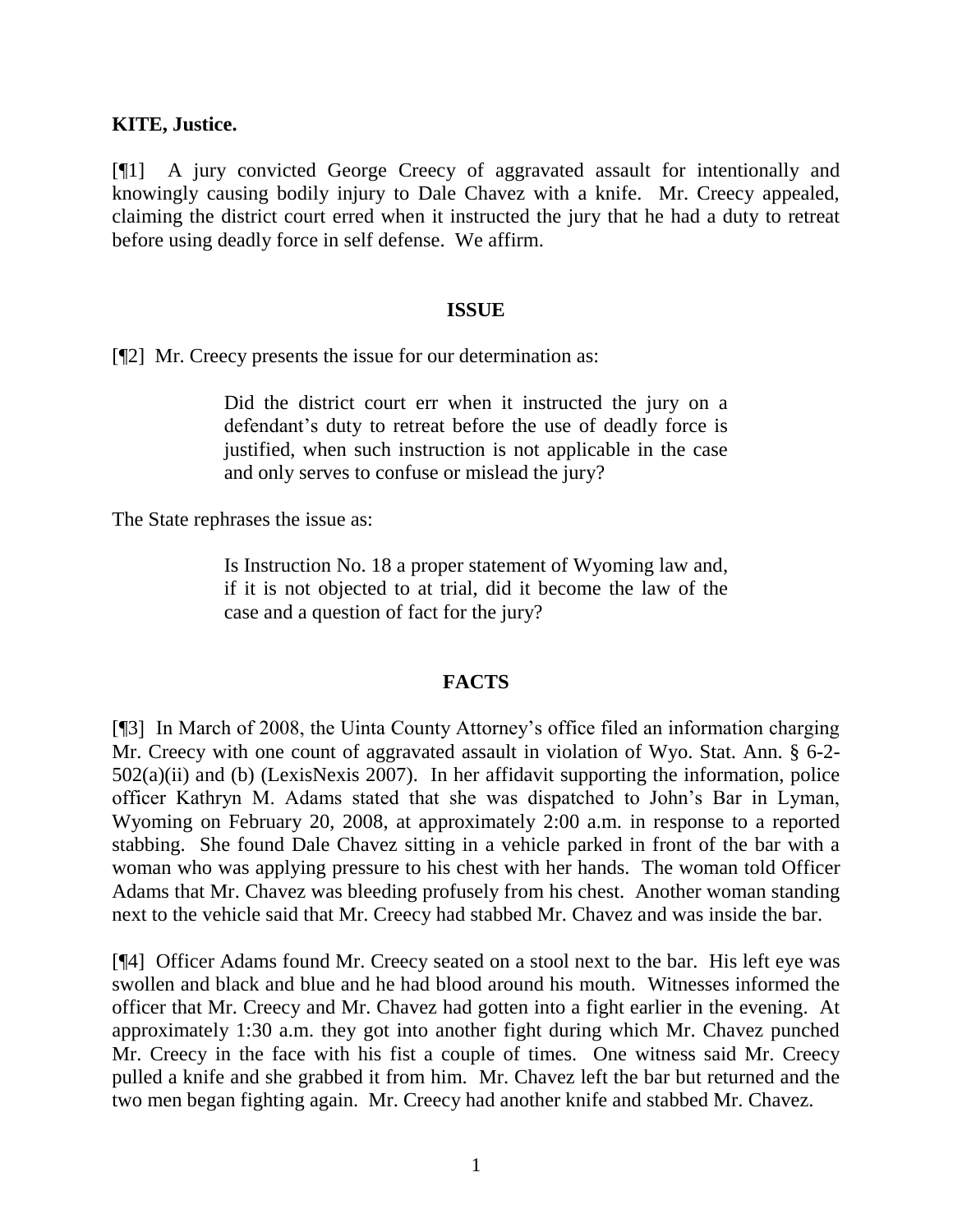[¶5] An ambulance crew called to the scene advised Officer Adams that Mr. Chavez had three stab wounds, one in the upper right chest and two in the left upper abdomen. Officers found two 4 1/2" folding pocket knives in Mr. Creecy's pockets. One of the knives had what appeared to be blood on it.

[¶6] Officer Adams arrested Mr. Creecy for aggravated assault. Because of the significant injuries to his face, she directed that he be taken to the hospital for treatment before being transported to jail. At the hospital, it was determined that he had a broken nose and his left orbit was fractured. Cuts inside his lip and underneath his eye required stitches and he had multiple lumps and abrasions on his forehead and face.

[¶7] Mr. Creecy pleaded not guilty to the aggravated assault charge and the district court convened a trial. The witnesses who had been present at the bar on the night of the fight gave differing accounts of what happened. Mr. Chavez testified that he confronted Mr. Creecy shortly after he arrived at the bar because he had been told Mr. Creecy had been making derogatory racial comments. Mr. Chavez grabbed Mr. Creecy by the shirt collar and told him he did not want to hear any more such comments. The bartender intervened, separated them and later persuaded Mr. Chavez to apologize to Mr. Creecy.

[¶8] Mr. Chavez testified that later in the evening the bartender left and he went behind the bar to get another beer. He said Mr. Creecy grabbed him and told him that he was in charge while the bartender was gone. Mr. Chavez testified the next thing he remembered was the woman he was with breaking him and Mr. Creecy apart after a fight. He said a man he was with at the bar persuaded him to go home. He testified that he was leaving the bar when Mr. Creecy lunged at him and another fight broke out. Someone broke up the fight and Mr. Chavez left the bar. He realized he was bleeding as he was walking down the road.

[¶9] Mr. Creecy testified that soon after he arrived at the bar that night Mr. Chavez asked if he could talk with him. They went into a separate room and Mr. Chavez asked Mr. Creecy if he had a problem with Mexicans. Mr. Creecy tried to explain that he did not, but Mr. Chavez grabbed him by the collar and told him he did not appreciate his comments. The bartender came into the room and broke up the confrontation. Later, the bartender brought Mr. Chavez over to Mr. Creecy to apologize.

[¶10] Mr. Creecy testified that the bartender left later in the evening to take someone home and asked him to watch the bar. As soon as the bartender left, Mr. Chavez went behind the bar toward the beer cooler. Mr. Creecy asked him where he was going and Mr. Chavez punched him. Mr. Creecy testified that Mr. Chavez "pummeled" him until someone pulled Mr. Chavez off of him. As Mr. Chavez was being pulled away, he kicked Mr. Creecy in the chin.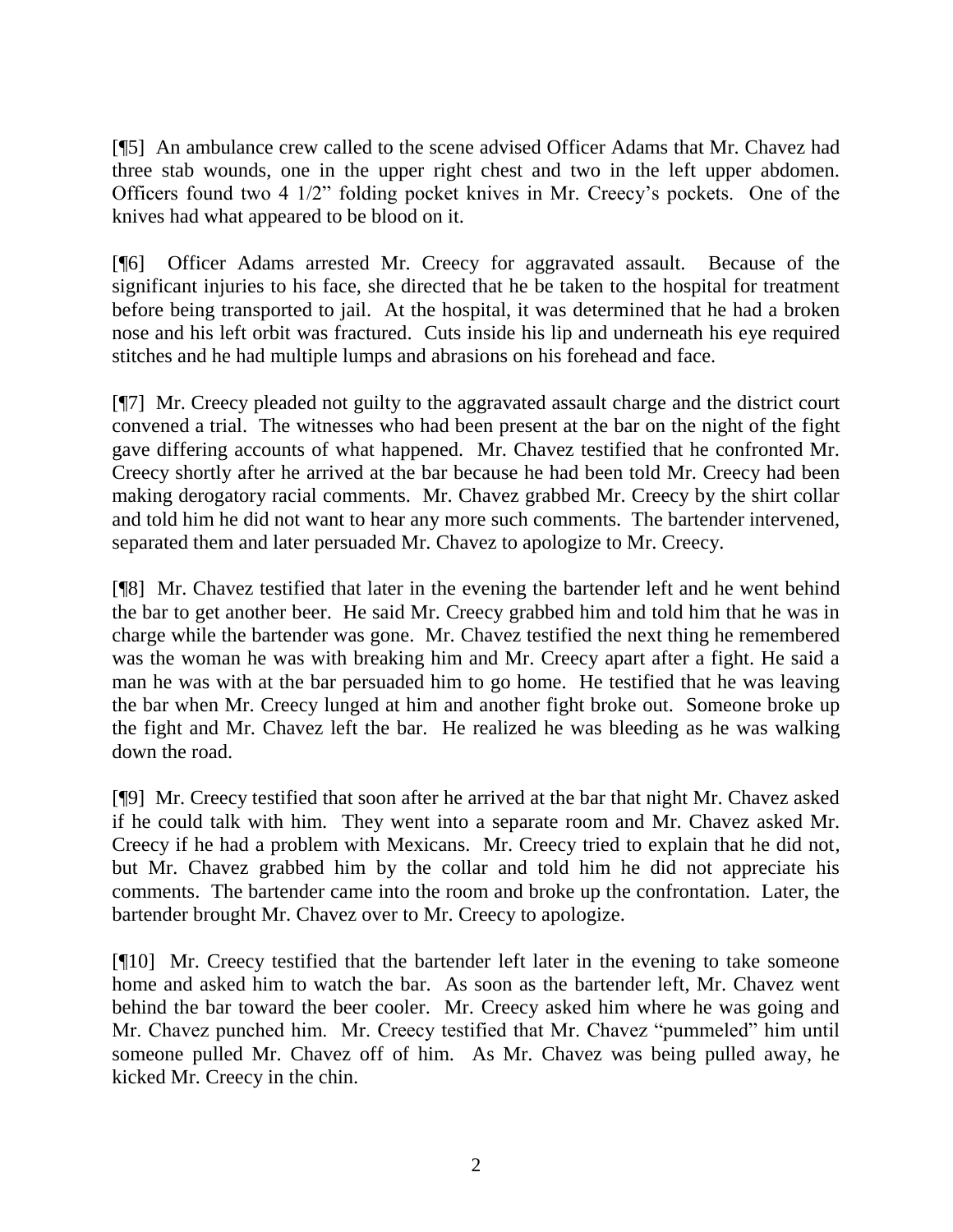[¶11] Mr. Creecy testified that after the fight was broken up, he took two knives out of his jacket pocket because he "knew [Mr. Chavez] was coming back." Two women were trying to persuade him to put the knives away when suddenly Mr. Chavez was "on him." The knives were still in his hands, he moved his arms to defend himself and then Mr. Chavez was gone.

[¶12] Rosalie Mansir testified that she was at the bar with a friend on the night of the fight. She testified Mr. Chavez was being very loud, banging his fists on the bar and swearing a lot. She said Mr. Chavez came across the bar behind her and jumped on Mr. Creecy. Mr. Creecy was down on the ground, both men were hitting each other and other bar patrons tried to separate them. Someone escorted Mr. Chavez out of the bar. She testified that Mr. Creecy was "a bloody mess" and she got him a wet towel for his face. Mr. Creecy showed her two knives and she told him to put them away. A few minutes later Mr. Chavez rushed through the door and headed for Mr. Creecy. The two men lunged at each other and began to fight again. Other patrons managed to separate them and Mr. Chavez left.

[¶13] Adriana Castle testified that she went to the bar with Mr. Chavez that night. She was in the back room playing pool when the fight broke out. She saw the men pushing each other and arguing and ran to stop them. When she got to them, Mr. Creecy was on the floor on his back and Mr. Chavez was over the top of him. They were punching each other. She pulled Mr. Chavez off Mr. Creecy and pushed him away. She told Mr. Creecy to stop and tried to calm him down. As she was talking to him he pulled out a knife and held it up. She grabbed it from him and tossed it on the bar. She turned to check on Mr. Chavez and Mr. Creecy pulled another knife from his coat pocket. Mr. Chavez was already moving toward them, he pushed her out of the way and the two men began fighting again. She grabbed Mr. Chavez and pushed him toward the door. Outside, she told him to go home.

[¶14] Colby Gertsch testified that he went to the bar to meet friends, including Mr. Chavez. He did not see the fight break out but heard the commotion and turned to see Mr. Chavez standing over Mr. Creecy, hitting him. He testified that Mr. Chavez was getting in some pretty good blows and Mr. Creecy was not really fighting but in more of a defensive position. Ms. Castle broke up the fight and Mr. Chavez came and sat next to him. Mr. Gertsch tried to calm him down and convince him to go home. He and Mr. Chavez started to leave but when they reached the end of the bar Mr. Creecy came after Mr. Chavez. Another fight broke out with Mr. Creecy ending up back on the floor. Mr. Chavez grabbed a bar stool, went to swing it at Mr. Creecy, but hit Mr. Gertsch with it instead. Mr. Gertsch put his arms around Mr. Chavez and got him outside.

[¶15] Mr. Creecy's defense at the trial was that his actions were necessary and reasonable to defend himself. Defense counsel submitted four jury instructions related to his self defense claim: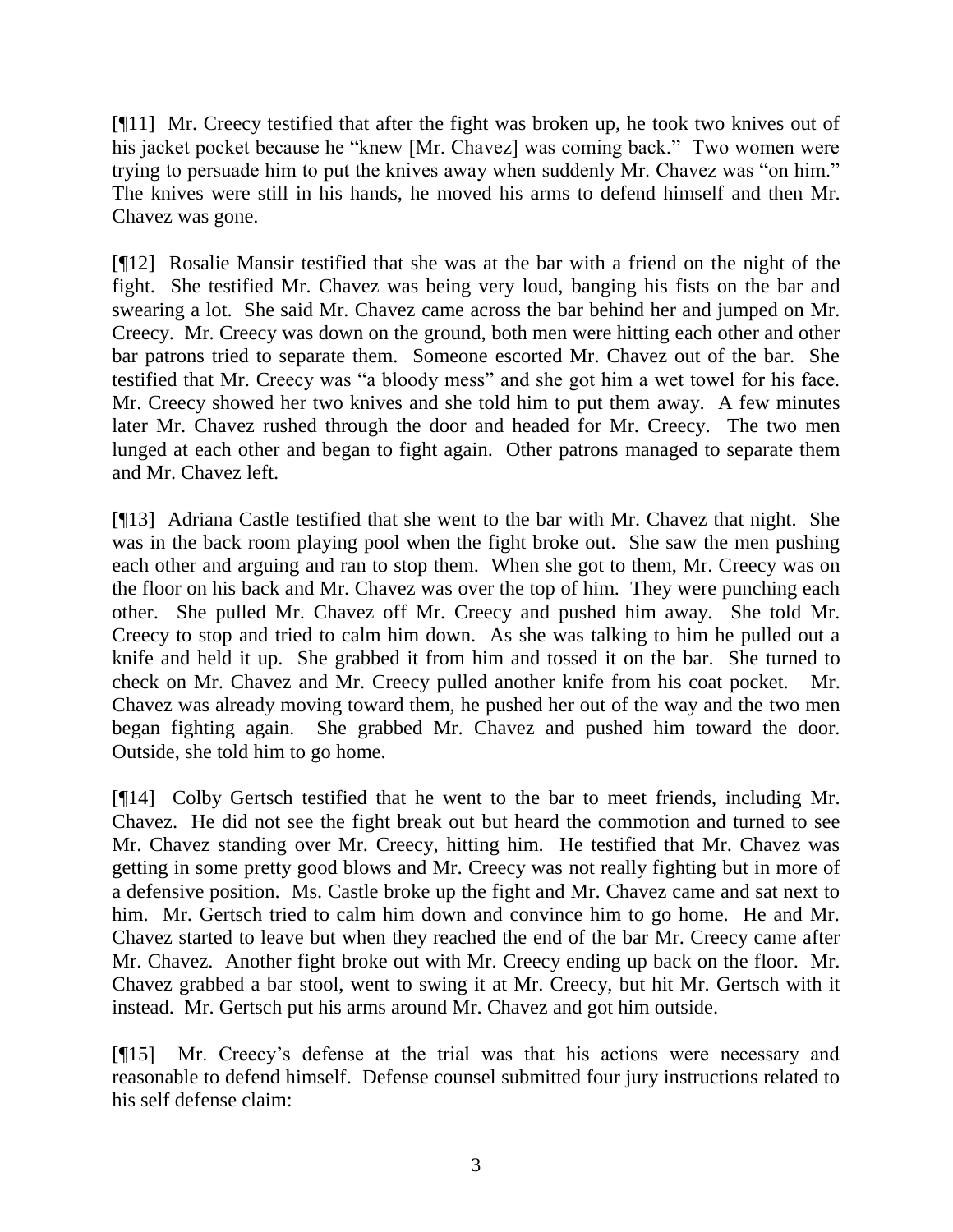#### INSTRUCTION NO. O

One who has reasonable grounds to believe that another will attack him, and that the anticipated attack will be of such a character as to endanger his life or limb, or to cause him serious bodily harm, has a right to arm himself for the purpose of resisting such attack.

If the defendant armed himself in reasonable anticipation of such an attack, that fact alone does not make the defendant the aggressor or deprive the defendant of the right of self-defense.

#### INSTRUCTION NO. P

It is lawful for a person who is being assaulted to defend himself from attack if he has reasonable grounds for believing and does believe that bodily injury is about to be inflicted upon him. In doing so he may use all force which would appear to a reasonable person, in the same or similar circumstances, to be necessary to prevent the injury which appears to be imminent.

#### INSTRUCTION NO. Q

To justify acting in self-defense, it is not necessary that the danger was real, or that the danger was impending and immediate, so long as the defendant had reasonable cause to believe and did believe these facts. If these two requirements are met, acting in self-defense is justified even though there is no intention on the part of the other person to do the defendant harm, nor any impending and immediate danger, nor the actual necessity for acting in self-defense.

#### INSTRUCTION NO. R

Self-defense is an issue in this case. The burden is on the State to prove that the defendant did not act in selfdefense. Unless the State proves beyond a reasonable doubt that the defendant did not act in self-defense, you shall find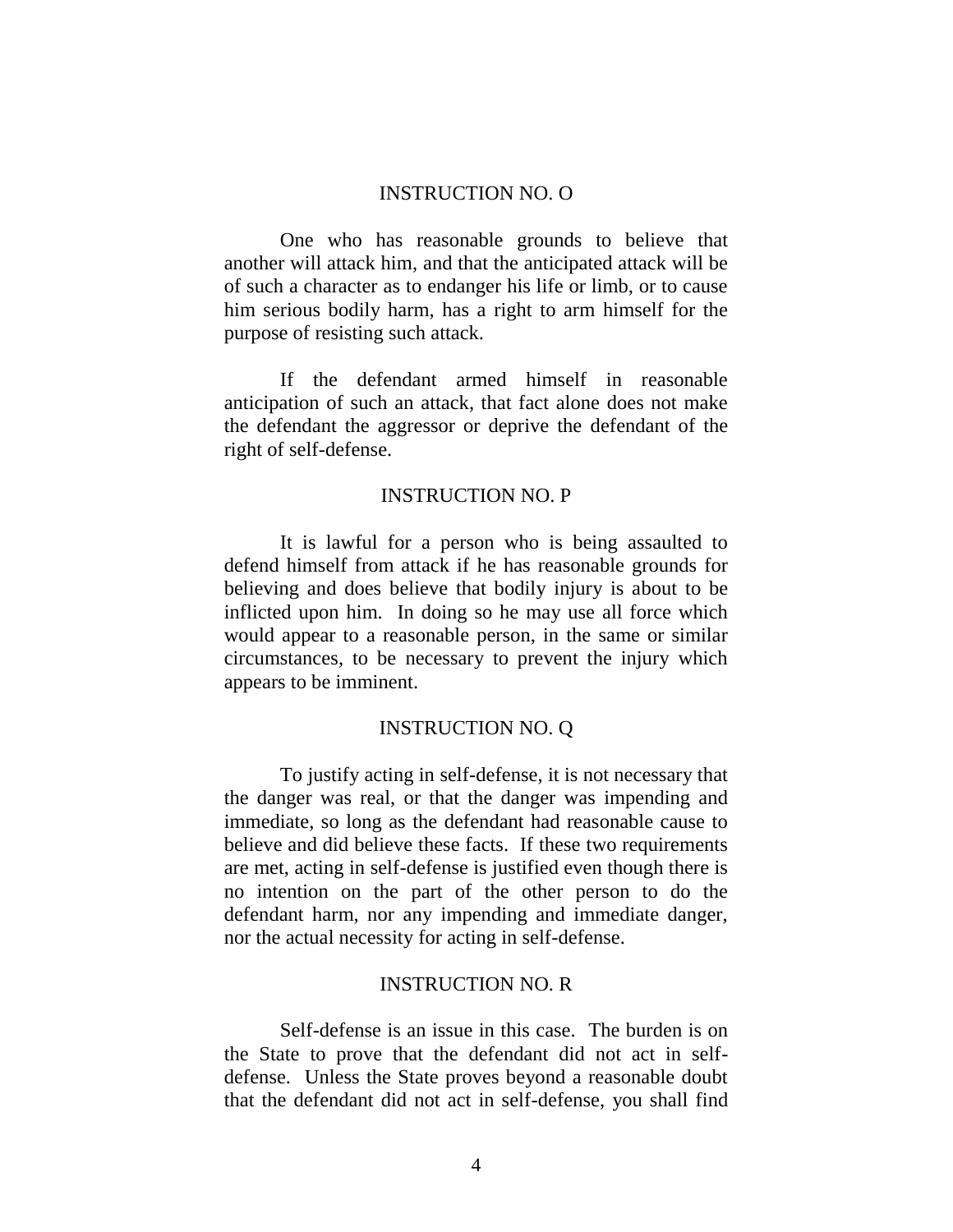the defendant not guilty of the crime of Aggravated Assault and Battery.

The district court gave instructions O and R exactly as the defense submitted them. The district court did not give instructions P and Q but gave the following instruction:

#### INSTRUCTION NO. 15

If the defendant had reasonable grounds to believe and did believe that he was in imminent danger of serious bodily harm from which the defendant could be saved only by using deadly force against an assailant, the defendant had the right to use deadly force in self-defense. "Deadly force" means force which is likely to cause death or serious bodily harm.

The circumstances under which the defendant acted must have been such as to produce in the mind of a reasonably prudent person, similarly situated, the reasonable belief that the assailant was about to do serious bodily harm to the defendant. The danger must have been apparent, present and imminent or must have appeared to be so under the circumstances.

If the defendant believed that he was in imminent danger of serious bodily harm, and that deadly force was necessary to repel such danger, and if a reasonable person in a similar situation seeing and knowing the same facts would be justified in believing that he was in similar danger, the defendant would be justified in using deadly force in selfdefense. The defendant would be justified even though the appearance of danger later proved to be false and there was actually neither purpose on the part of the assailant to do the defendant serious bodily harm nor imminent danger that it would be done, nor actual necessity that deadly force be used in self-defense. If the person so confronted acts in selfdefense upon such appearance of danger from honest belief, the right of self-defense is the same whether the danger is real or merely apparent.

[¶16] The jury found Mr. Creecy guilty of aggravated assault. The district court sentenced him to a term of 12 to 18 months in prison with credit for the 33 days he served while awaiting trial.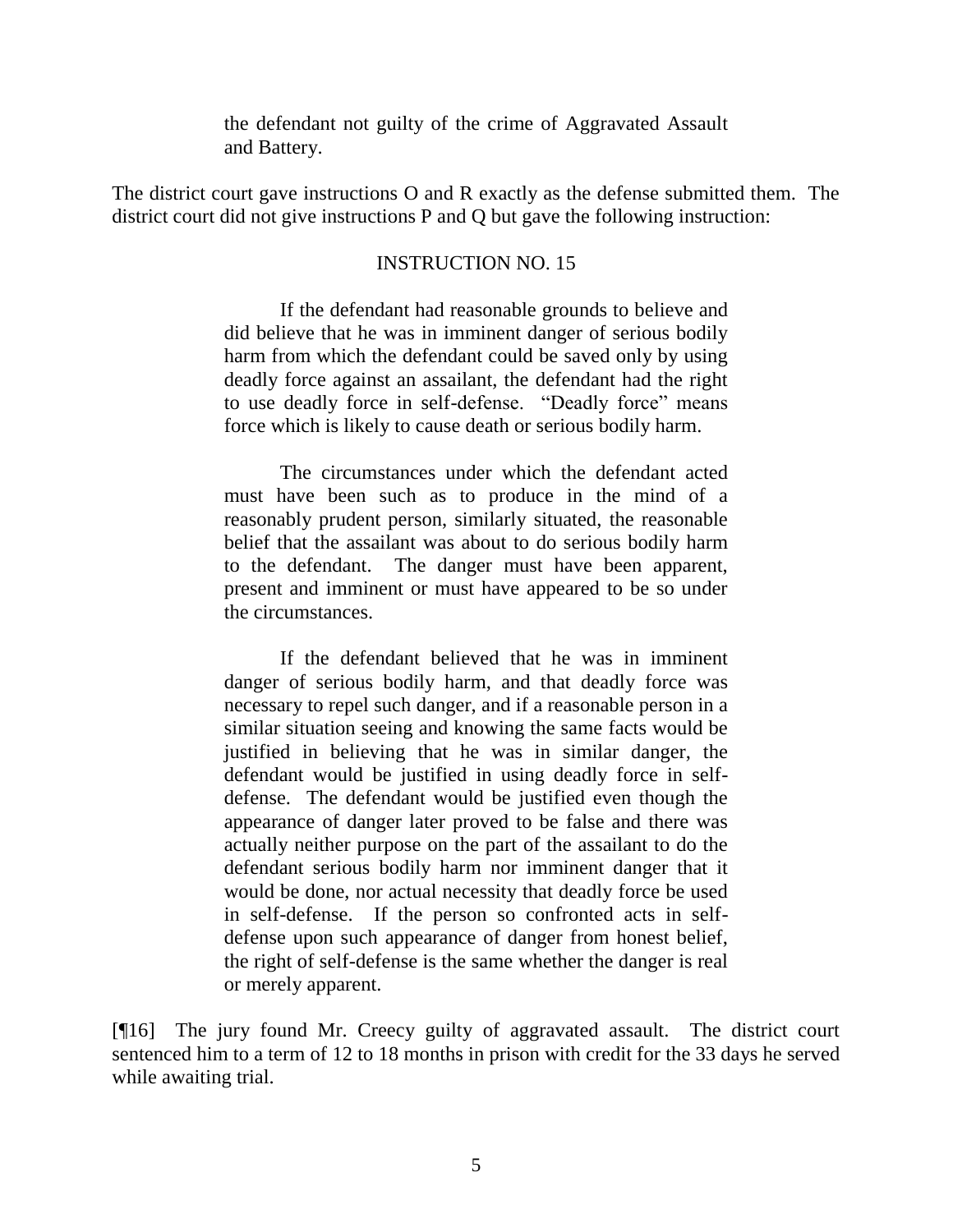#### **STANDARD OF REVIEW**

[¶17] Mr. Creecy asserts the district court erred in instructing the jury concerning the applicable law. He did not object during trial to the manner in which the district court instructed the jury; therefore, we review his claim for plain error. *Granzer v. State*, 2008 WY 118, ¶ 18, 193 P.3d 266, 272 (Wyo. 2008). Under the plain error standard, Mr. Creecy must show a clear and unequivocal rule of law was violated, the violation clearly appears in the record, and it denied him a substantial right to his material prejudice. *Id*., ¶ 19, 193 P.3d at 272. When claimed error is not preserved by proper objection, the appellant has the burden to establish that he was prejudiced. *Id*.

[¶18] Although our review is for plain error, we also apply the following standards:

When reviewing questions involving jury instructions, we afford the trial court significant deference. Jury "[i]nstructions must be considered as a whole, and individual instructions, or parts of them, should not be singled out and considered in isolation." We confine our review to a "search for prejudicial error." "[A]s long as the instructions correctly state the law and the entire charge covers the relevant issue, reversible error will not be found."

. . . .

"[A] defendant has the right to have instructions on his theory of the case or his theory of defense presented to the jury if the instructions sufficiently inform the jury of the theory or defense and if competent evidence exists which supports the law expressed in the instructions." However, we have also noted that "[n]ot every instruction must be given simply because there is a claim that it incorporates a theory of the case." A trial court may properly refuse to give a proposed instruction if it is erroneous, confusing, argumentative, or if the instruction unduly emphasizes one aspect of the case, the law, or the defendant's version of the events. Additionally, "instructions not based on the evidence can be properly refused."

*Farmer v. State*, 2005 WY 162, ¶¶ 20, 23, 124 P.3d 699, 706-07 (Wyo. 2005) (citations omitted).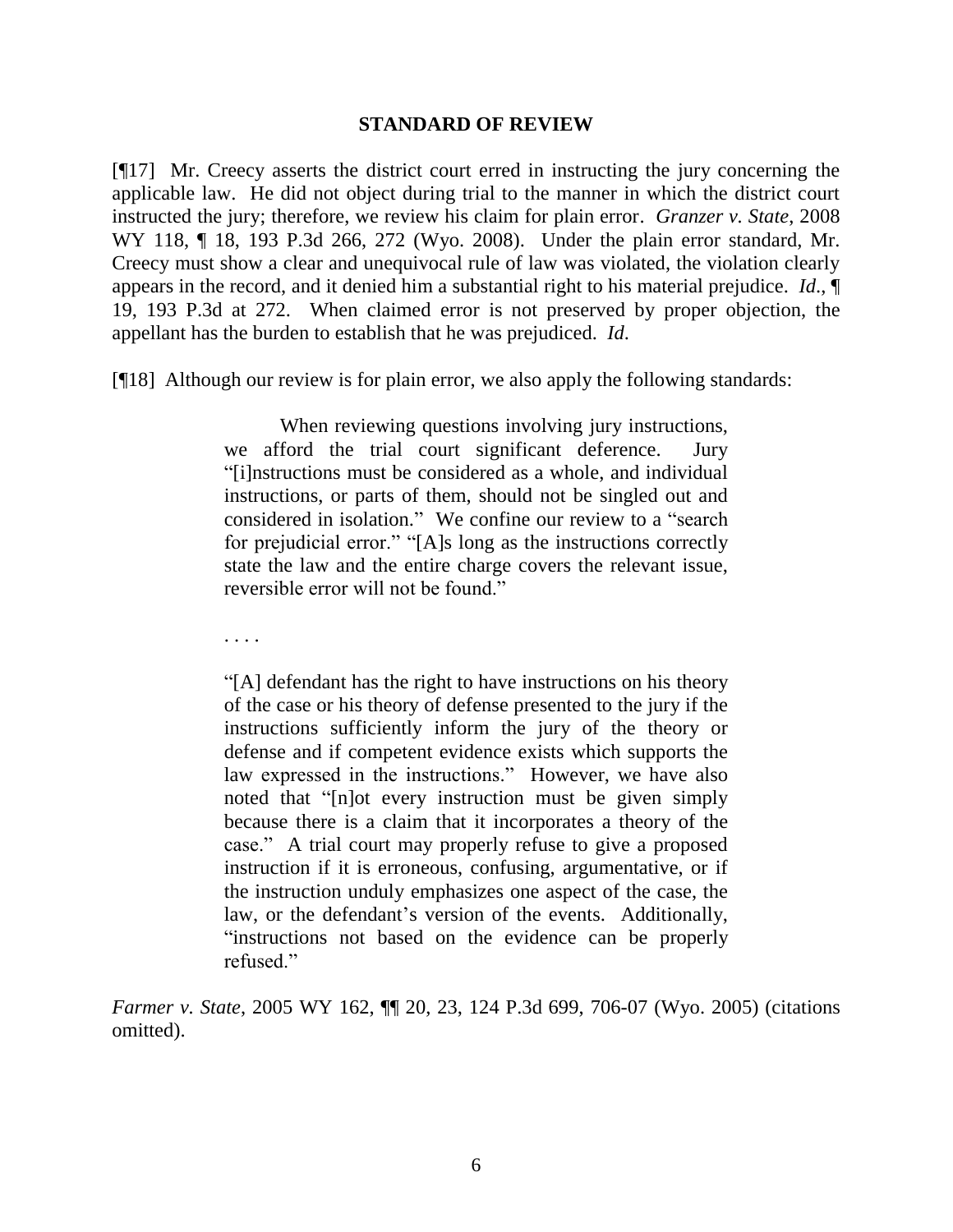#### **DISCUSSION**

[¶19] Mr. Creecy contends the district court improperly instructed the jury concerning Wyoming law when it gave the following instruction:

## INSTRUCTION NO. 18

Even if the defendant had reasonable ground to believe and actually did believe that he was in imminent danger of death or serious bodily harm, the defendant was justified in using deadly force to repel the danger only if he retreated as far as he safely could do before using deadly force. The law requires a person to retreat rather than to use deadly force in self-defense if there was a convenient mode of retreat without increasing his actual or apparent peril. To excuse a failure to retreat, it is necessary that the defendant's peril would be increased, or that it reasonably appeared that it would be increased, by retreat. If you find that the defendant could have safely retreated but failed to do so, the defendant cannot rely on the justification of self-defense.

Mr. Creecy argues this instruction misinformed the jury that in order to claim self defense, Wyoming law required him to prove either that he retreated as far as he safely could or there was not a convenient mode of retreat after the first physical altercation. Mr. Creecy contends that is not the law in Wyoming; rather, under Wyoming law, a person is not required to flee a location where he has a legal right to be in order to claim self defense.

[¶20] The State responds that Instruction 18 is an accurate statement of the law. The State asserts that rather than requiring a defendant to retreat, the instruction properly informed the jury that a defendant must retreat when retreat is reasonable under the circumstances. The State further contends that the instruction did not tell the jury that the law required Mr. Creecy to leave the bar, but only that he must back away from the fight or move to another part of the bar.

[¶21] Reviewing Mr. Creecy's claim for plain error, we find that although the record clearly reflects that the district court gave Instruction 18 to the jury, Mr. Creecy has not shown that the instruction violated a clear and unequivocal rule of law or that giving it denied him a substantial right to his material prejudice. Instruction 18 is found in the Wyoming Criminal Pattern Jury Instructions. W.Cr.P.J.I. 8.08 (2004). The same instruction was given and approved in *Harries v. State*, 650 P.2d 273, 275-76 (Wyo. 1982); *Garcia v. State*, 667 P.2d 1148, 1151 (Wyo. 1983); and *Small v. State*, 689 P.2d 420, 423 (Wyo. 1984).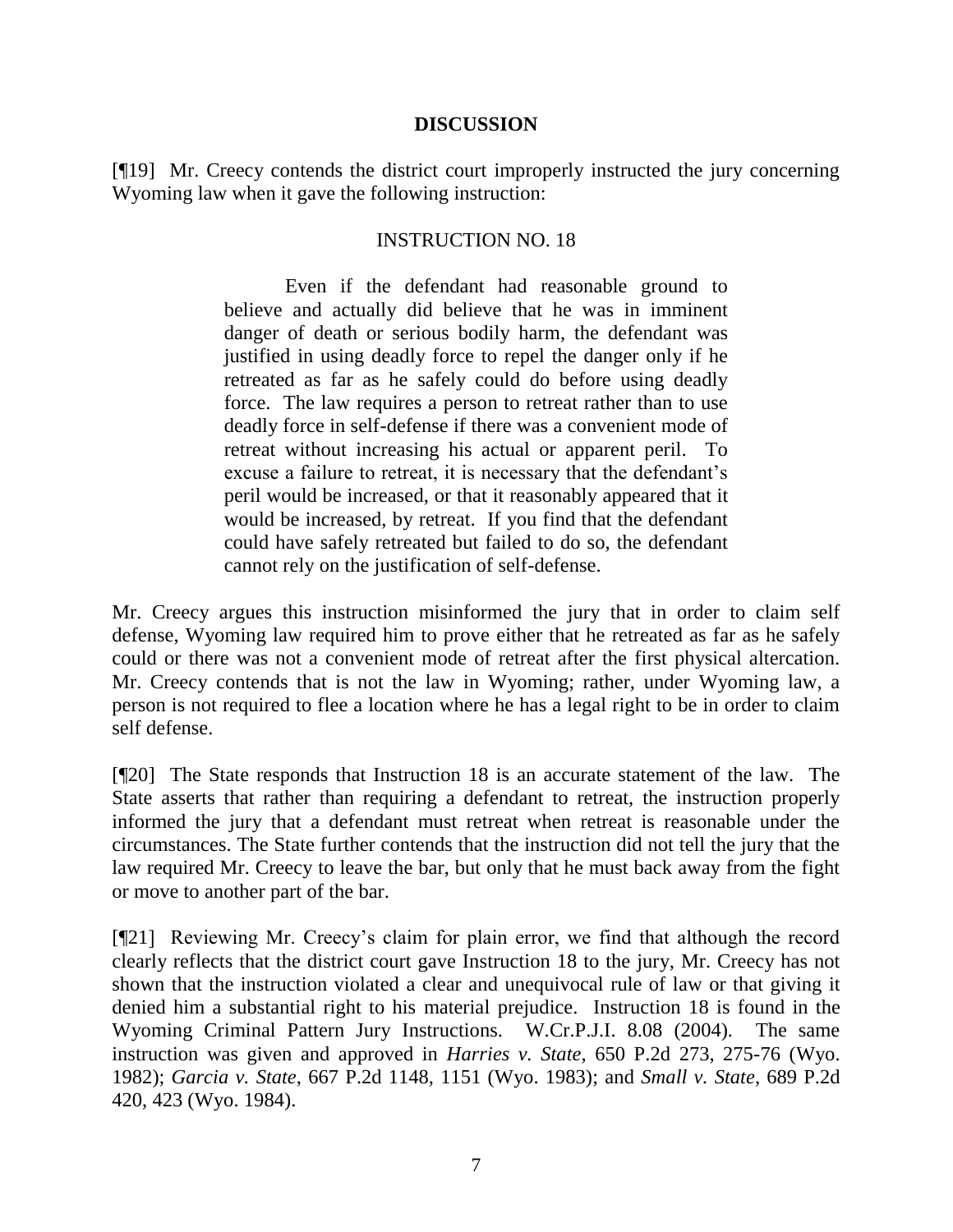[¶22] In *Harries*, a fight broke out in a bar and moved out onto the street. Someone hit the defendant as he went through the door and he ran to his friend's truck where he found a gun under the seat. He cocked the gun, pointed it at another patron's chest and ordered him back into the bar. That person stepped aside and grabbed the gun and it went off. A jury convicted the defendant of aggravated assault with a deadly weapon, rejecting his claim of self defense. He did not directly challenge the jury instructions but claimed the evidence was not sufficient to support the verdict. This Court reviewed the self defense instructions given to the jury, including one identical to Instruction 18 at issue in the present case, and concluded in relevant part:

> The jury could reasonably find beyond a reasonable doubt that appellant could have then left the scene or that he could have just sat in the pickup. Even if the jury found that defendant properly armed himself in reasonable anticipation of an attack upon him, it could reasonably find beyond a reasonable doubt that he failed to retreat "as far as he safely could" before using force in self-defense.

*Harries*, 650 P.2d at 276.

[¶23] In *Garcia*, 667 P.2d at 1151, the defendant stabbed the victim after an evening of altercations between the two. At the defendant's trial on charges of second degree murder, the district court gave the same instruction. The defendant had objected and offered the following alternative instruction:

> The defendant has a right to go where he will. If the defendant had reasonable grounds to believe and actually did believe that he was in imminent danger of serious bodily harm, and that deadly force was necessary to repel such danger, he was not required to retreat from a place where he is legally entitled to be. He was entitled to stand his ground and use such force as was reasonably necessary under the circumstances to save his life or protect himself from serious bodily harm.

> The defendant had no duty to retreat if he had even the slightest doubt that he could retreat in complete safety. Even the slightest doubt, if reasonable, was enough to justify his standing his ground. In determining whether the defendant's doubt was reasonable you may make every allowance for the situation in which Steve Garcia was placed by [the victim].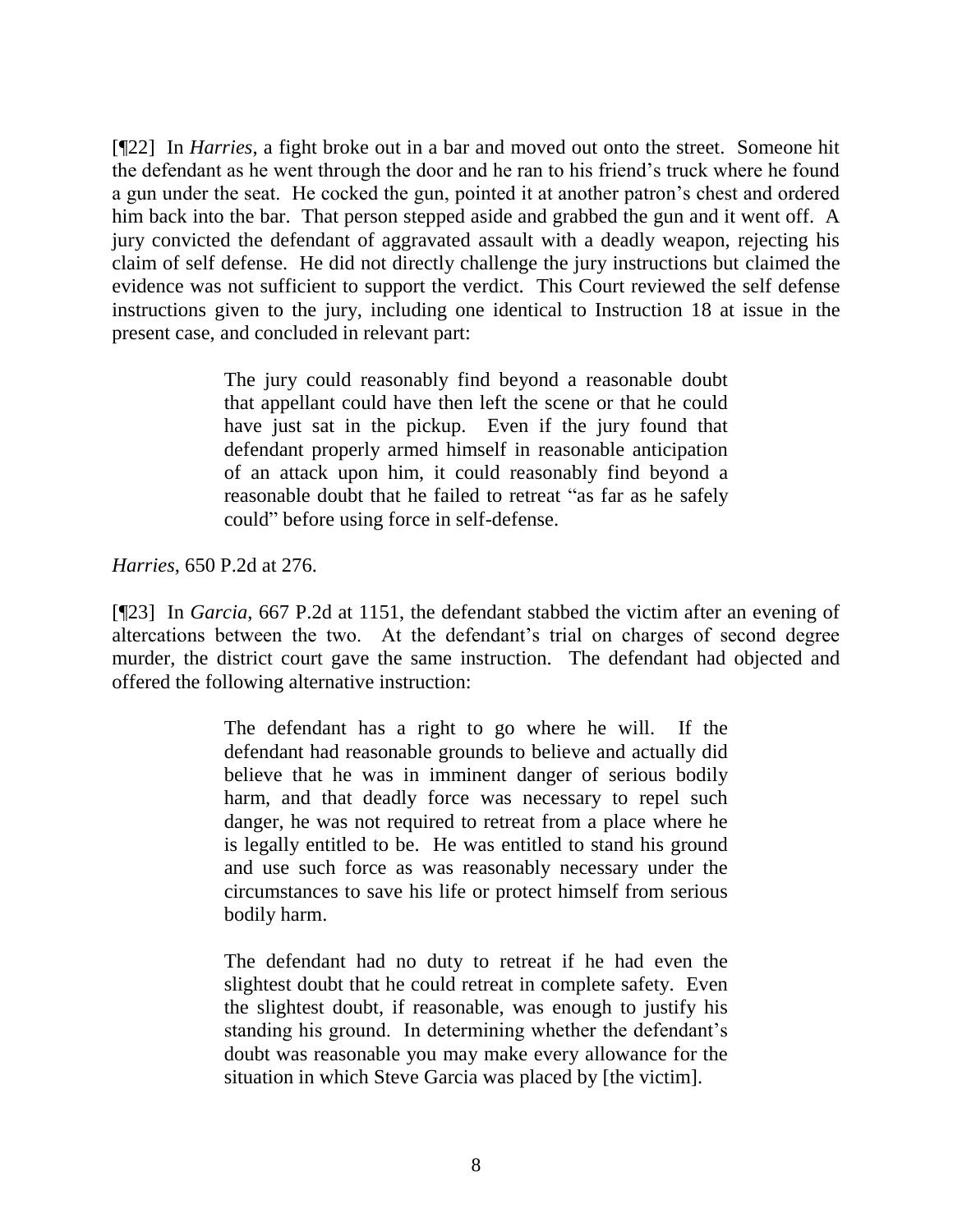*Id.* This Court found no error in the district court's ruling on the instructions, stating:

This court has addressed the so-called "duty to retreat" on several occasions. In general, it can be concluded from these prior discussions that an individual who is without fault in bringing about the incident in which he kills his assailant need not restrict his freedom of movement to go where he has a right to be. The "duty to retreat," where it prevails, is applied in cases of actual assault. Under the circumstances of this case the following comment is instructive:

"\* \*  $[A]$  person who provokes or brings on the difficulty in which he kills his assailant cannot invoke the right of selfdefense, unless he in good faith retreats as far as he safely can, making that fact manifest to his adversary. \* \* \*" *State v. Flory*, [40 Wyo. 199, 276 P. 458, 462 (Wyo. 1929)].

Given these prior adjudications with respect to selfdefense, the law in the State of Wyoming requires that prior to resorting to deadly force a defendant has a duty to pursue reasonable alternatives under the circumstances. Among those reasonable alternatives may be the duty to retreat.

Id. at 1153 (citations omitted).

[¶24] In *Small,* 689 P.2d 420, the victim and a third party fought and the victim was badly beaten. The third party left the scene and the defendant approached the victim. A fight erupted between them and the defendant got on top of the victim and kicked him in the head and face. The fight subsided but the defendant remained at the scene quarreling with the victim. The two resumed fighting and the defendant threw the victim to the ground, causing him to hit his head on the pavement. He did not move after that and died as a result of massive head trauma induced by a blunt object.

[¶25] The district court gave the same instruction given in *Garcia* and Mr. Creecy's case. The defendant objected and offered the following substitute instruction, which the court refused:

> You are instructed that a person who provokes or brings about an incident in which he kills his assailant cannot invoke the right of self-defense, unless he, in good faith, retreats as far as he safely can, and making that fact manifest to his adversary.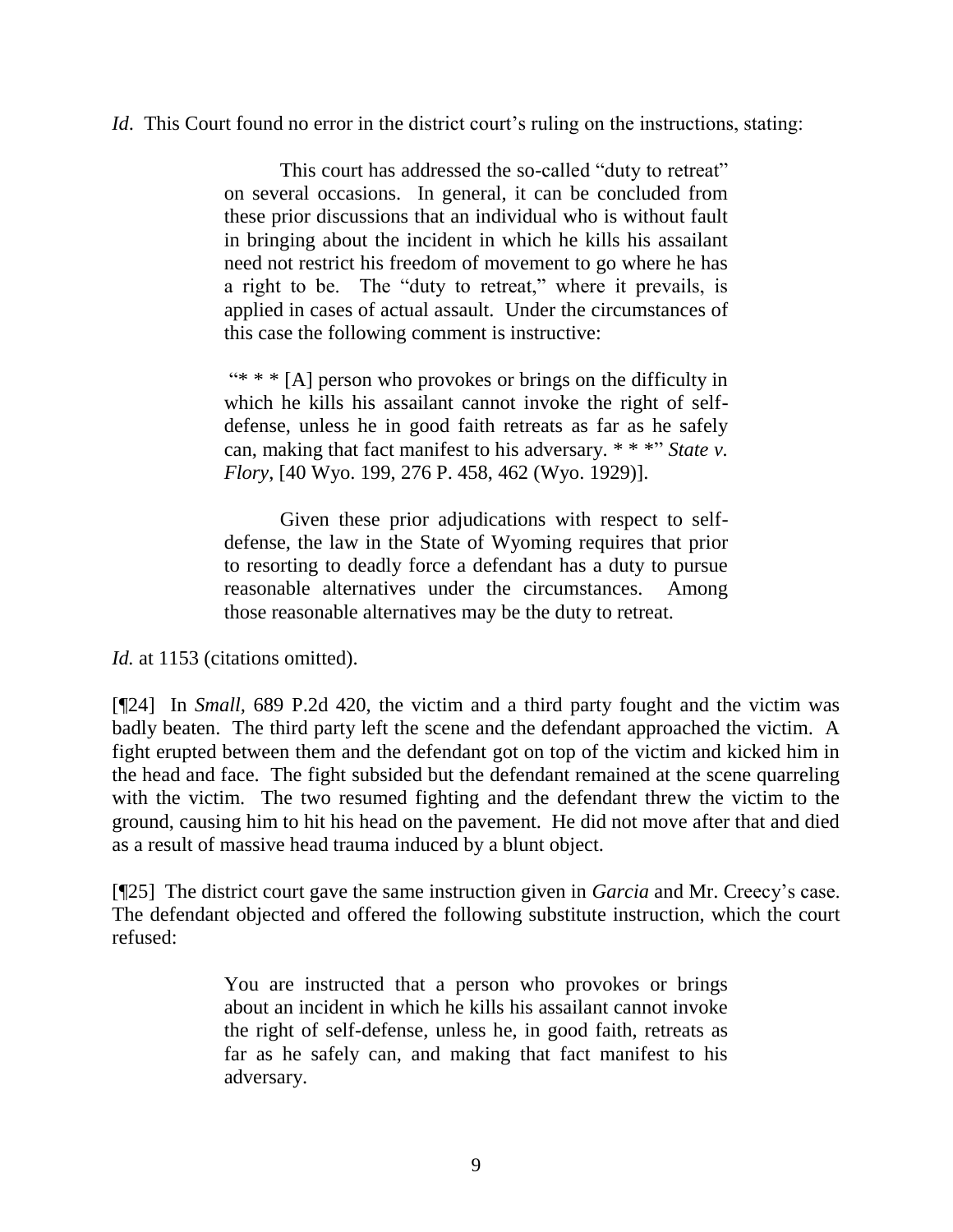However, an individual who is without fault in bringing about the incident in which he kills his assailant need not restrict his freedom of movement to be where he has a right to be, and he need not retreat.

Prior to resorting to deadly force a defendant, if he is the instigator of a fight, has a duty to pursue reasonable alternatives under the circumstances, one of which may be the duty to retreat.

If you find that Benjamin Small was the instigator of a fight with [the victim], then Benjamin Small had a duty to retreat as he safely could before using deadly force in self-defense.

On the other hand, if you find that Benjamin Small was not the instigator of a fight with [the victim], Benjamin Small had no duty to retreat before resorting to deadly force in selfdefense provided that the other elements of the right of selfdefense existed at the time as stated in previous instructions.

*Id.* at 424. On appeal, Mr. Small relied on *Garcia* as support for his proposed instruction. This Court held that the proposed instruction was not appropriate because no evidence was presented at trial indicating that the victim instigated the fight; rather, the evidence pointed to Mr. Small as having been the aggressor. *Id.*

[¶26] Given this precedent, Mr. Creecy cannot show that the district court's decision to give Instruction 18 violated a clear and unequivocal rule of law. To the contrary, Wyoming law clearly establishes that the instruction may be appropriate in cases in which the defendant claims that he acted in self-defense. We find nothing in the record supporting Mr. Creecy's claim that the instruction was not appropriate under the particular circumstances of his case.

[¶27] Despite the established precedent, Mr. Creecy argues that it was plain error to give the instruction in his case because the evidence clearly showed that he was not the aggressor and he did not, therefore, have a duty to leave. Mr. Creecy contends that he was prejudiced because the instruction erroneously conveyed to the jury that he did have a duty to leave the bar after Mr. Chavez pummeled him and that he was not within his rights to stay and prepare to defend himself. He asserts the prosecutor furthered the instructional prejudice by telling the jury in closing argument that he had a duty to leave the bar and, failing that duty, could not claim that he acted in self-defense. He points to the following comments made by the prosecutor: